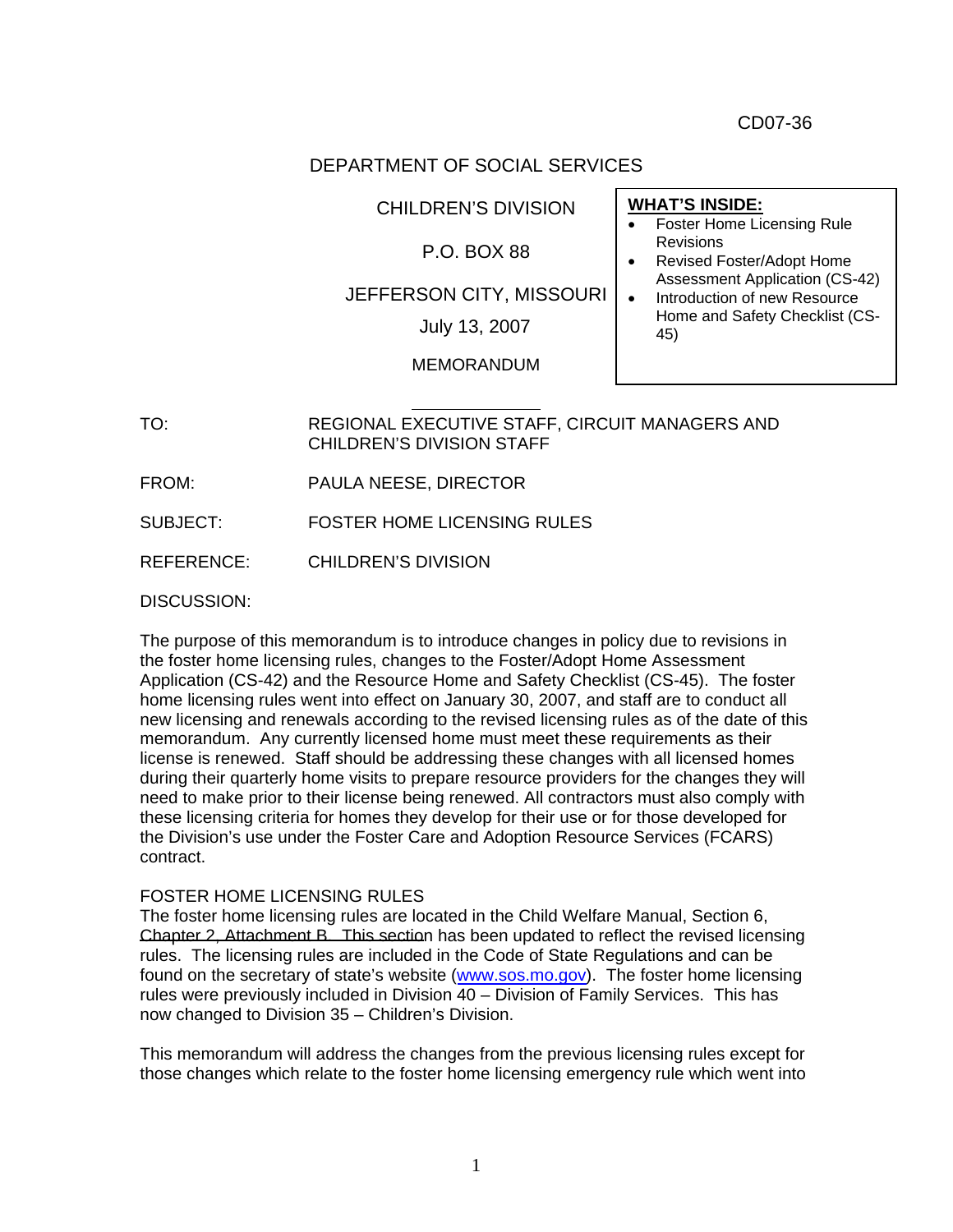effect in August, 2006. These changes were addressed in memorandum CD06-77 and will be addressed further in a forthcoming memorandum. The changes are addressed in the order in which they appear in the licensing rules.

#### **13 CSR 35-60.010 Family Homes Offering Foster Care**

The changes to this section were the addition of the fingerprint background check information, the issuance of one license per household, suspension of a license, and utilization of the home.

- 1. Fingerprint Background Checks this change adds the requirement of fingerprint based background checks for all household members aged 17 and older as well as any child under age 17 that has been certified as an adult for the commission of a crime or has been convicted or pled guilty or nolo contendere to any crime.
- 2. One License per Household only one license will be issued per household. This means that a couple must be married in order for both persons to be included on the license. It also means that if more than one adult, no matter the relationship between the adults, lives in the household, only one may be licensed; for example a mother and adult daughter living in the same household, only one may be licensed as a foster parent. However, all adults living in the household who will have child care responsibilities must attend pre-service training but are not required to attend in-service training, although we would encourage them to do so.
- 3. Suspension of License this addition requires the Division to provide written notification to a licensee ten (10) days prior to their license being suspended and allows the provider to request a hearing and review. Thus, the Foster/Relative Home Action Report (CS-20) and the Notification of Resource Home Adverse Action letter (CS-20a) notifying the licensee of the action taken must be completed for all suspensions as it is for all denials and revocations. These forms can be found in the Children's Division e-forms.
- 4. Utilization of home this is a new piece to this section and states that the granting of a license does not guarantee placement. It also states that all placement decisions will be made at the discretion of the Children's Division and Juvenile Court in the best interest of the child based upon the totality of circumstances with parental preferences taken into consideration. This is to allow for CD and Juvenile Court staff to take into consideration the qualities and living situation of all potential placements and the preferences of the parents to make the best placement choice for the child. The foster family profile will be utilized in this process. Parental preferences alone should not prevent a potential placement resource from being selected. This is a decision that should be made with the Family Support Team.

#### **13 CSR 35-60.020 Number of Children**

Changes to this section include the following:

- 1. Language regarding dually licensed homes the Division's policy has been that no licensed foster home who is also licensed as a child care provider may have a foster child under the age of seven (7) in their home unless necessary to accommodate a sibling group. This change now places this policy into rule.
- 2. Applicants and currently licensed homes must notify the Division of any contracts held for the care of children at the time of application or gained after licensure.

## **13 CSR 35-60.030 Minimum Qualifications of Foster Parent(s)**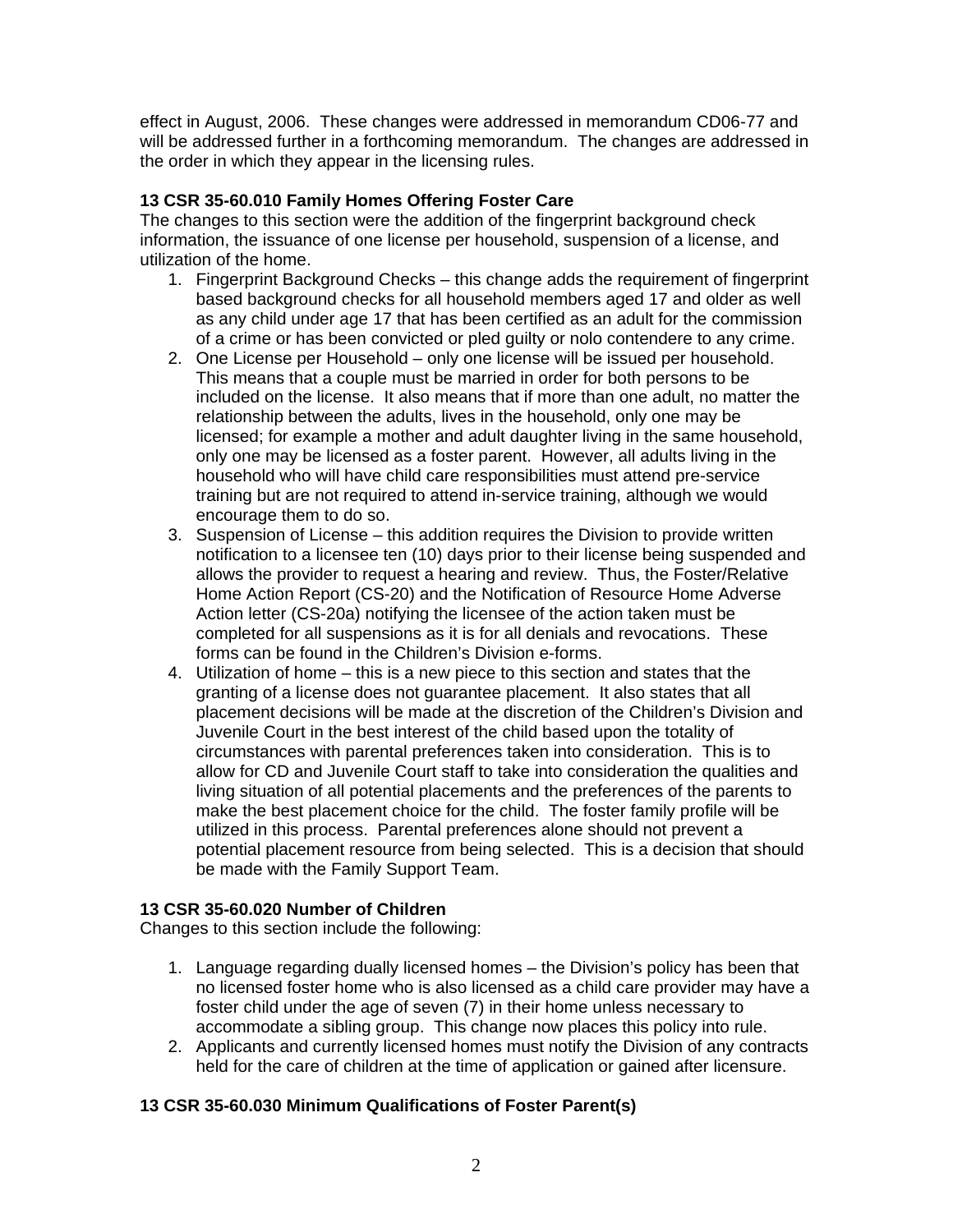There are significant changes to this section which include, the age of foster parents, citizenship status, competencies, a physician's statement at license renewal, immunizations, training, home study information, and the foster family profile.

- 1. Age of Foster Parents this change adds language to the rule that allows for the licensure of a person under age 21 in the case of relative and kinship placements.
- 2. Citizenship Status of Foster Parents this has been added to the rules and requires that all persons seeking to be licensed by the Children's Division must be a citizen of the United States or be able to verify lawful immigration status. All persons seeking licensure must provide a valid Social Security card or a Legal Immigrant Card ("green card"). All persons here legally have had a background check completed by the federal government prior to receiving their green card and their information is available in the FBI database. Therefore, a criminal background check may be completed on these individuals. Identix Identification Services, the contracted electronic fingerprint provider in Missouri, will accept a green card as identification for the purpose of completing background checks.
- 3. Competencies this addition to the Personal Qualifications for Foster Parents requires that foster parents be able to acquire and demonstrate performance based competence in each of the five competency areas (Protecting and nurturing; Meeting developmental needs; Supporting relationships between children and families; Connecting children to relationships intended to last a lifetime; and Working as a member of a professional team) and for re-evaluation of their abilities in these competencies at each license renewal.
- 4. Physician's Statement this change adds the requirement of having the foster parent's physician complete the Resource/Adoptive Family Medical/Health Report (CW-215) not only at the time of initial licensure but also at the time of renewal.
- 5. Immunizations requires that all family members be up to date on their immunizations. If anyone in the household is not up to date on immunizations, the family must provide a statement from their family physician that the health of foster children is not at risk.
- 6. Training requires the completion of a competency based training approved by the Division for pre-service and adds the requirement of in-service training hours for license renewal.
- 7. Home study information requires the collection of personal information for the purpose of completing a home study on the foster family. The information gathered will include, but is not limited to,
	- a. Family size and household composition of the foster family;
	- b. Ethnic and racial background of the foster family;
	- c. Religious preferences and practices of the foster family;
	- d. Lifestyles and practices, including sexual orientation, of the foster parents;
	- e. Educational practices of the foster family; and
	- f. Employment of the foster parents.

This information will be collected during the initial assessment and must be updated at each license renewal assessment. Changes in some of these categories will require the home study to be updated within two weeks of the Division being notified of the change (changes to household composition, employment and address changes must be updated immediately per COA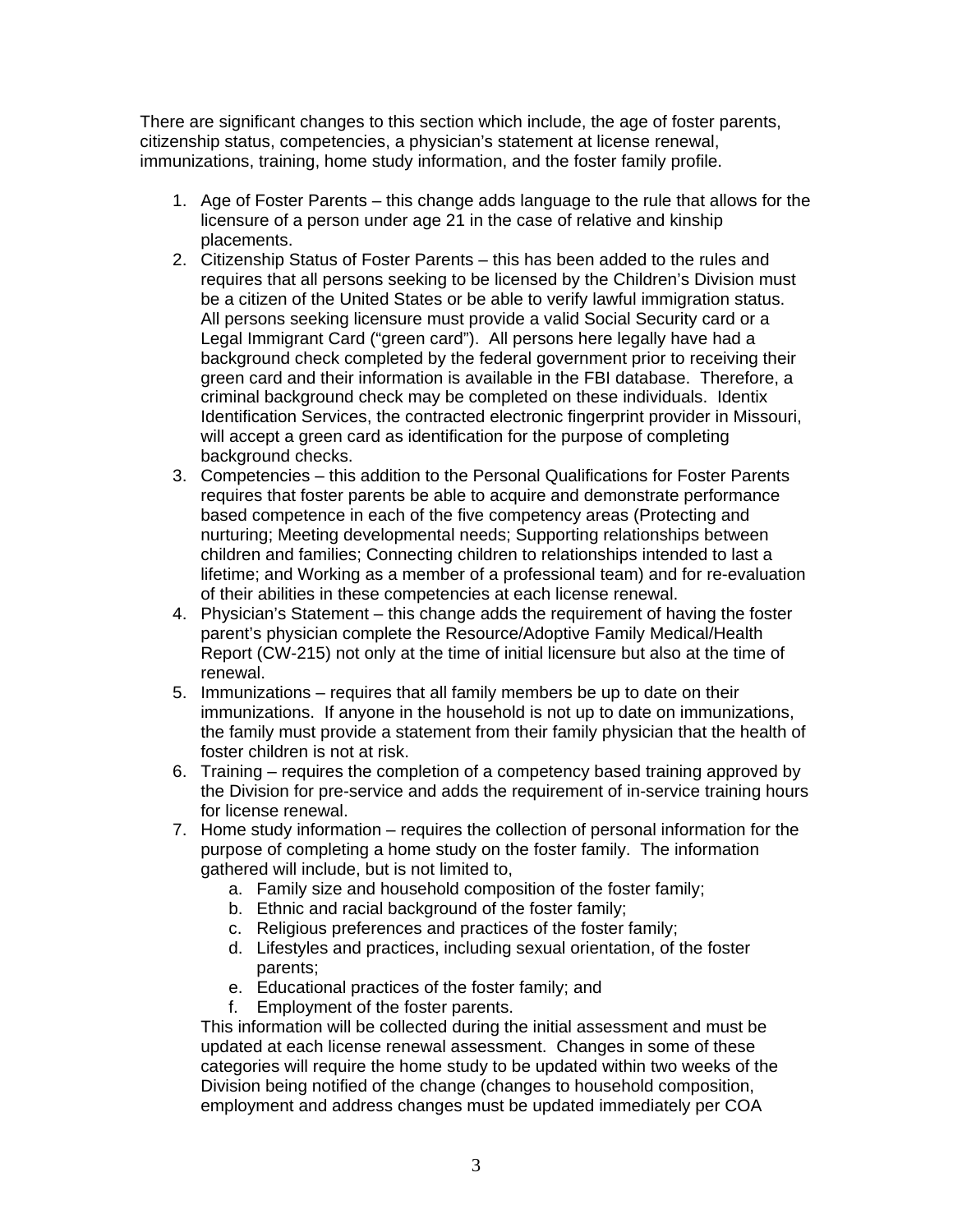requirements). This requirement was previously addressed in memorandum CD06-49.

8. Foster Family Profile – all of the information gathered for the home study will be condensed to comprise a foster family profile which will be utilized by the Family Support Team to assist in making placement decisions in the best interest of the child. A forthcoming memo will address this requirement in more depth.

#### **13 CSR 35-60.040 Physical Standards for Foster Homes**

Changes to this section include:

- 1. The cost of testing for a private water supply is to be the responsibility of the applicant or licensee. If the water supply is found to be unsafe for human consumption, an alternative source of drinking water is to be made available;
- 2. The addition of swimming pools to the list of hazards which may require fencing;
- 3. Clarification of age six and two (children age six (6) and older of the opposite sex are not to sleep in the same room and children age two (2) and older shall not sleep in the same room as foster parents);
- 4. The foster home must have an operable phone or CD approved form of emergency contact;
- 5. Requires smoke detectors in the home to be operable with batteries installed;
- 6. Increases the required capacity of fire extinguishers in foster homes from 2  $\frac{1}{2}$  to 5 pounds; and
- 7. Requires carbon monoxide detectors in all households with gas appliances.

This section also has new Weapons Requirements for foster homes which include:

- 1. Any and all firearms and ammunition shall be stored so as to be inaccessible to children. Foster parents shall store ammunition separately from any weapons. Firearms and ammunition shall be stored in locked areas or cabinets with keys secured so as to be inaccessible to children.
- 2. No firearms shall be kept in any vehicle transporting foster children (unless weapons are inaccessible to the foster child – i.e., in a locked glove box or other locked container or in the trunk of the vehicle) or on any person providing care or supervision to foster children. (An exception will be made for any person transporting a foster child who must carry a weapon as part of their job responsibilities – i.e., law enforcement officers.)
- 3. No firearms possessed in violation of a state or federal law or a local government ordinance shall be present at any time in the home, on any household member, or in any vehicle in which the children are riding.
- 4. Weapons storage shall be made available for external viewing by Children's Division staff in order to assure weapons are inaccessible to children.

## **13 CSR 35-60.050 Care of Children**

The changes to this section include the requirement of the foster parents to:

- 1. Participate in the Family Support Team (FST) meetings via physical attendance or via written or oral input;
- 2. Notify the division within two weeks of any pertinent changes in their family situation (changes in household composition, marital status, employment, address, phone number, arrests, convictions, guilty pleas, etc.);
- 3. Maintain medical and school files on foster children;
- 4. "Act as the parent" on behalf of a foster child in the development of an IEP;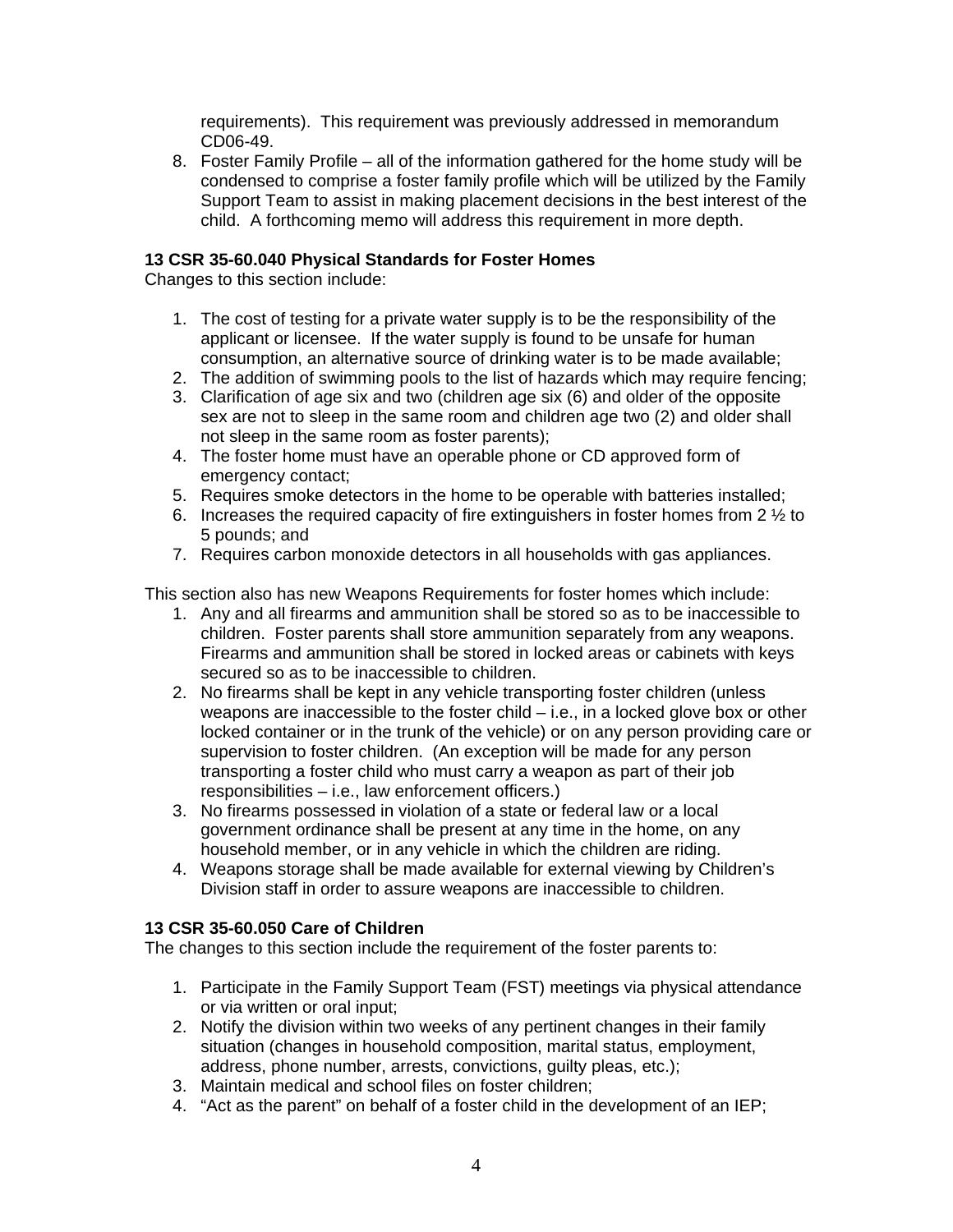- 5. Comply with all FST recommendations and court orders regarding visitation plans; and
- 6. Support the foster child's cultural identity and individuality in foster care.

The Education and Training piece of this section has the most significant changes as it outlines that the educational and vocational plan for the foster child shall be determined by the FST, including at a minimum the legal custodian or representative of the licensed child placing agency, the parent(s), foster parent(s), juvenile officer, and child of appropriate age, twelve and above.

The changes to this section also include the removal of the requirement for foster parents to provide allowances for foster children.

## **13 CSR 35-60.060 Records and Reports**

The changes to this section include requirements for the Division and its staff. These requirements include:

- 1. Develop a record on each foster child to be given to the foster parent(s) at the time of placement;
- 2. Provide additional information on the child to the foster parent(s) as it becomes available to the Division and outlines the content to be included in the record;
- 3. Provide an after hours contact number for the case manager; and
- 4. Provide all medical and dental information on the foster child including psychosocial and mental health history.

The contents of the record are listed in the Child Welfare Manual Section 6 Chapter 3 Attachment B.

## RESOURCE HOME AND SAFETY CHECKLIST

The Division has a responsibility to assure the safety of the children in division care and to do so, all homes providing care to our children will now have a Resource Home and Safety Checklist (CS-45) completed prior to licensure or the placement of a child. The CS-45 was previously the Kinship Home and Safety Checklist. This form has been adapted so it may be utilized for all of our resource homes and is attached along with instructions.

Changes have also been made to the CS-42 Application for Foster/Adopt Home Assessment which include

- 1. Reorganization of the form,
- 2. Removal of the statement regarding the release of the information contained in the form,
- 3. Changes the law violation section to Legal History, and
- 4. Addition of a Child Abuse and Neglect History,

## **NECESSARY ACTION:**

- 1. Review this memorandum with all Children's Division staff.
- *2.* Review revised Child Welfare Manual chapters as indicated below.
- 3. Any questions regarding this e-mail should be sent through normal supervisory channels.
- 4. Share information from this memo with all licensed alternative care providers.